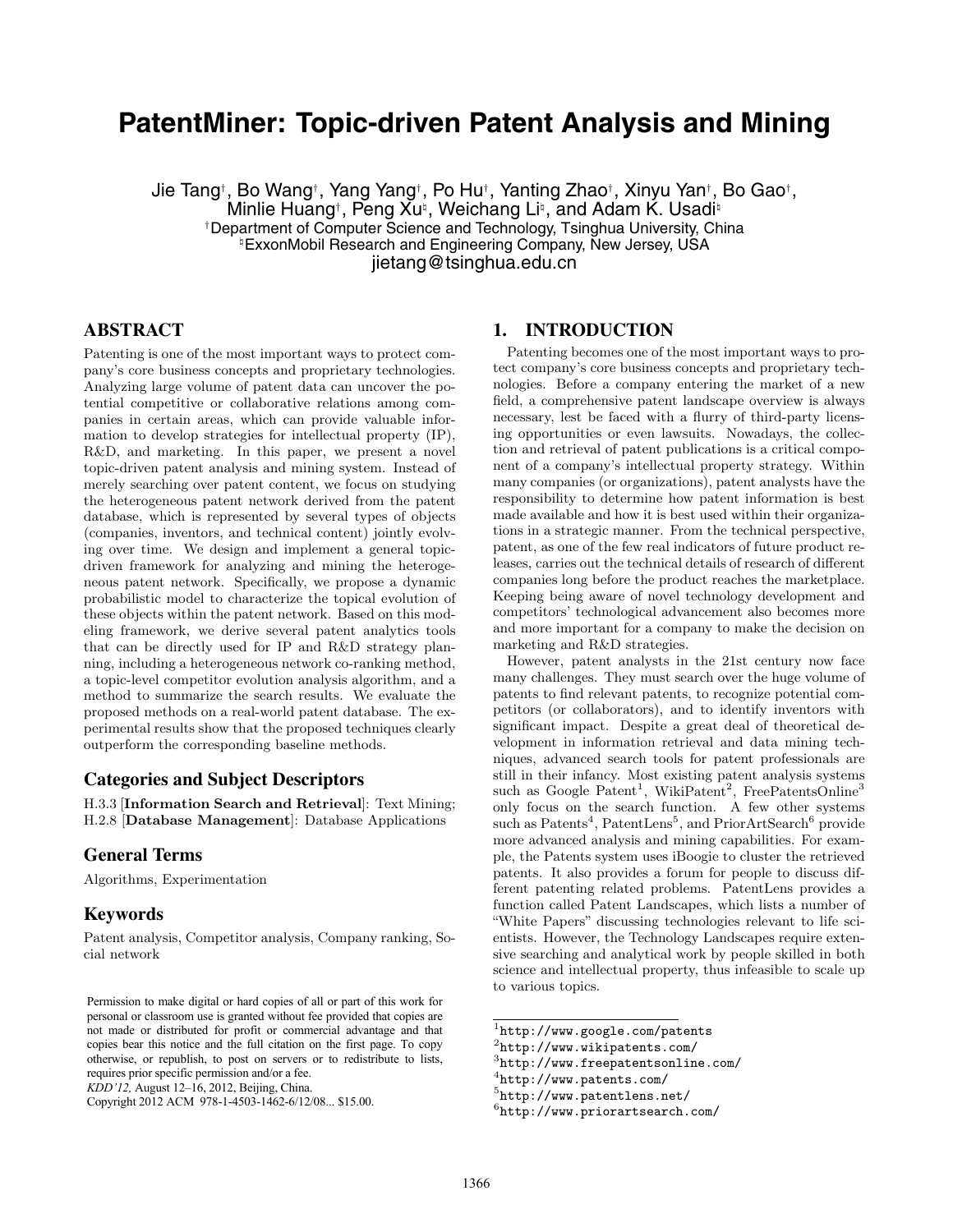This paper reports the development of PatentMiner<sup>7</sup>, a novel topic-driven patent analysis and mining system. PatentMiner is designed for an in-depth analysis of patent activity at the topic-level. The main unique characteristics of the PatentMiner system that distinguish it from traditional patent search systems are as follows: (1) topic-driven modeling; (2) heterogeneous network co-ranking; (3) intelligent competitive analysis; and (4) patent summarization.

- 1. Topic-driven modeling. The fundamental problem in most existing systems is that all patents are simply modeled based on keywords. In this work, we present a probabilistic model to simultaneously model the topical aspects of different objects in the heterogeneous patent network.
- 2. Heterogeneous network co-ranking. When a company plans to enter a new market or brainstorm novel ideas, several typical questions are: what are the most active companies in this area? what are the most relevant patents? and who are the most prolific inventors? We propose a heterogeneous co-ranking algorithm to address these questions.
- 3. Competitive analysis. It would be very helpful for a company to make right business strategies by identifying who are its competitors and what is the trend of a competitor's technology development. We define four measures to identify competitors, topic-level competitors, and competitors' evolutionary pattern based on the topic modeling results.
- 4. Patent summarization. It is always expensive to digest the large number of patents returned by a search engine. We present a maximum coverage method to automatically generate a summary for the results of patent search.

We conducted empirical evaluations of the proposed methods. Experimental results show that our methods clearly outperform the baseline methods for addressing the above issues. Our technical contributions in this paper include: (1) a proposal of a probabilistic topic modeling approach, (2) a proposal of a heterogeneous co-ranking method for search over the patent network, (3) a proposal of a topic-level competitive evolution analysis approach, and (4) a proposal of a maximum coverage model for patent summarization.

# **2. OVERVIEW**

Figure 1 shows the architecture of the system. The system consists of five major components:

- 1. *Patent Network Extraction*: The patent data contains huge amount of information. From the patent data, we derive a heterogeneous information network consisting of different types of objects such as companies, inventors, and patents.
- 2. *Patent Network Storage*: It provides storage and indexing for the extracted patent networking data. Specifically, for storage it employs MySQL; for indexing, it employs the inverted file indexing method [20].



**Figure 1: Architecture of PatentMiner.**

- 3. *Probabilistic Topic Modeling*: It utilizes a generative probabilistic model to simultaneously model the different types of objects. After modeling, each object is associated with a topic distribution. The topic modeling is the basis for the analysis and mining component.
- 4. *Analysis and Mining*: This is the most important component in the PatentMiner system, and our major technical contribution also lies in this component. In summary, it provides three functions: heterogeneous co-ranking, competitive evolution analysis, and patent summarization.
- 5. *Distributed Platform*: The back-end system is built on the Map-reduce distributed platform [6], a programming platform for distributed processing of large data sets. For some analysis and mining tasks (such as topic model and competitive analysis), we implement the distributed version of the proposed algorithms.

At present, we maintain an English patent database extracted from USPTO.gov, which consists of nearly 4,000,000 patents, 2,000,000 inventors, and 400,000 companies. The system is very flexible and can be easily extended to multiple different sources.

**Preliminaries** Assume that a patent d contains a vector  $w_d$  of  $N_d$  words, in which each word  $w_{di}$  is chosen from a vocabulary of size  $V$ , and the patent  $d$  is developed by a group of inventors  $a_d$  and is owned by company  $c_d$ , then a collection of M patents can be represented as  $\mathbf{D} = \{(\mathbf{a}_1, c_1, \mathbf{w}_1), \ldots, (\mathbf{a}_M, c_M, \mathbf{w}_M)\}\.$  Given a collection of patents **D**, we extract the inventor and company information from each patent, and derive a heterogeneous patent network.

Definition 1. **Heterogenous Patent Network.** *The heterogeneous patent network can be represented as a graph centered by the patent*  $G = (V_d \cup V_a \cup V_c, E_{da} \cup E_{dc} \cup E_{dd'} \cup E_{dd'})$ 

<sup>7</sup>http://pminer.org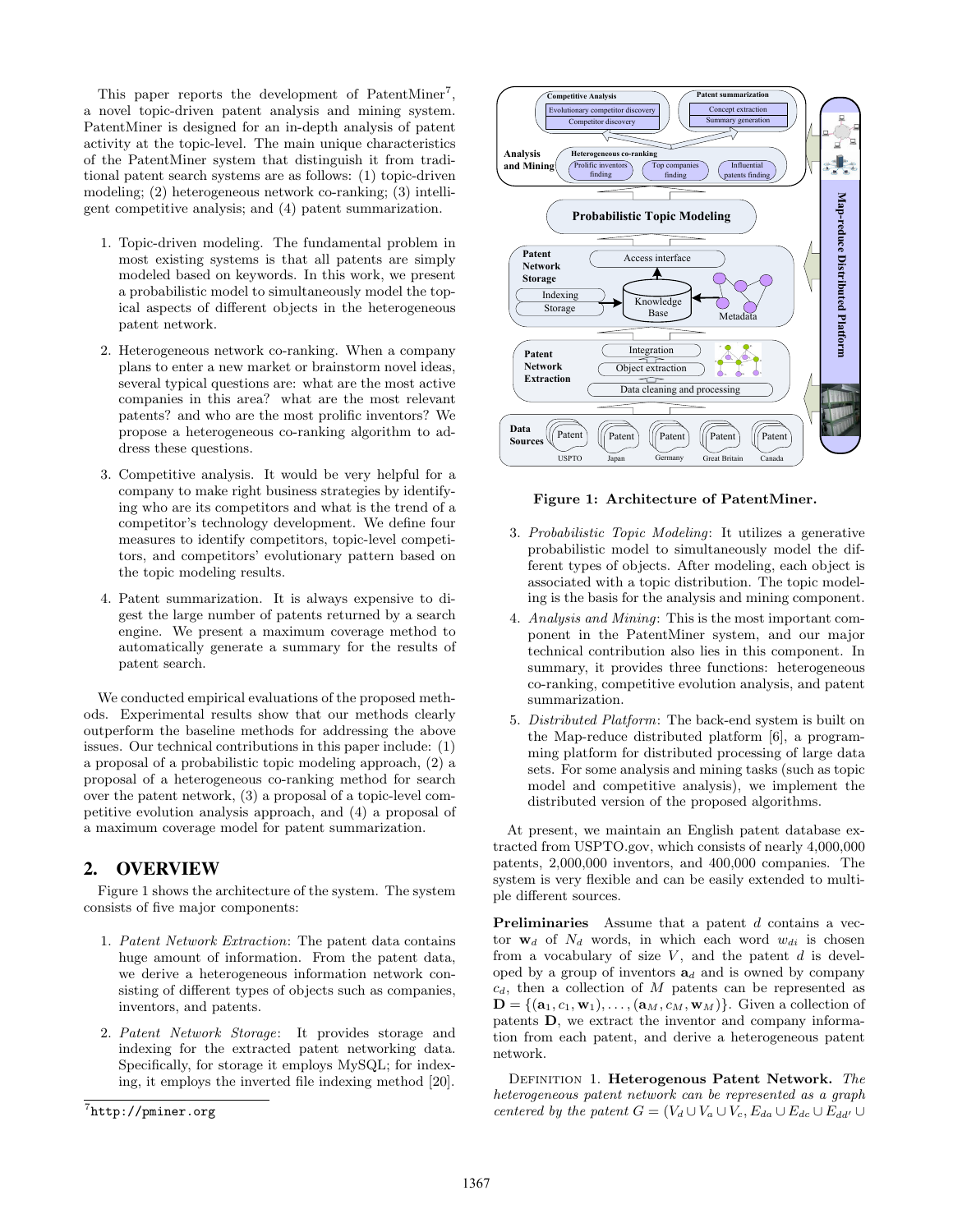| Symbol               | rable 1: Notations.<br>Description                                  |
|----------------------|---------------------------------------------------------------------|
| М                    | Number of patents                                                   |
| W                    | Number of unique words in patents                                   |
| K                    | Number of topics                                                    |
| $\overline{A}$       | Number of inventors                                                 |
| $\overline{C}$       | Number of companies                                                 |
| $N_d$                | Number of words in patent $d$                                       |
| d, c, a              | A patent, a company, and an inventor respectively                   |
| $w_{di}$             | The <i>i</i> -th word in patent $d$                                 |
| $x_{di}$             | The chosen inventor to be responsible for word $w_{di}$             |
| $z_{di}$             | The topic assigned to the <i>i</i> -th word in patent $d$           |
| $\theta_a$           | Multinomial on topics specific to inventor a                        |
| $\phi_z$             | Multinomial on words specific to topic z                            |
| $\psi_c$             | Multinomial on topics specific to company $c$                       |
| $\alpha, \beta, \mu$ | Dirichlet priors to the multinomials $\theta$ , $\phi$ , and $\psi$ |

**Table 1: Notations.**

 $E_{ac}$ ), where  $V_d$  *includes all patents,*  $V_a$  *includes all inventors,*  $V_c$  *includes all companies, and the edge*  $(v_d, v_a) \in E_{da}$ *(or briefly* eda*) suggests that there is a relationship between*  $\eta$ *patent*  $v_d$  *and inventor*  $v_a$ *. Similarly we can define the other relationships*  $e_{dc}$ ,  $e_{dd'}$ , and  $e_{ac}$ .

The heterogeneous patent network is comprised of three different types of objects: inventors, companies, and patents. Each object may be associated with different topics. For example, a patent may talk about "web search" and "data mining". The goal of topic modeling over the patent network is to discover the latent topics associated with each object. Each topic z is defined as a mixture of words and their probabilities belonging to the topic, i.e.,  $\{(w_1, P(w_1|z)), \cdots, (w_{N1}, P(w_{N1}|z))\}.$  The definition can be extended to other information sources. For example, we can extend the topic definition by companies, i.e.,  $\{(c_1, P(c_1|z)), \cdots, (c_{N1}, P(c_{N1}|z))\}.$  After topic modeling, each object would be associated with a topic distribution, e.g., an inventor a is associated with  $\{P(z|a)\}_z$ . By further considering the time information, a patent network can be segmented into a network sequence  $GS = (G^1, G^2, \cdots, G^T)$ according to the time-stamp associated with each object. Each sub network  $G<sup>t</sup>$  in the sequence is comprised of objects in the time window  $t$ , e.g., patents published at time t. In this work, the time-stamp is defined as the published year of each patent. Table 1 lists the major notations.

#### **3. MODELING PATENT NETWORK**

Several topic models have been proposed and successfully applied to text mining tasks [1, 4, 9, 13, 18]. However, these models can only model patent contents and are not able to incorporate the company and inventor information, which contains valuable information for topic modeling. Moreover, they cannot model the time information. In this section, we will first present an Inventor-Company-Topic model which leverages interdependencies between different objects to learn the topic model, and then describe an extension of the model by combining time information.

# **3.1 Inventor-Company-Topic (ICT) Model**

We present an Inventor-Company-Topic (ICT) model, which incorporates companies, inventors, and patents into a unified probabilistic model. The basic idea is to describe patent writing in a generative process. The generative process can be described as follows: when preparing a patent d, each inventor  $x \in \mathbf{a}_d$  would suggest what topics to be included in patent according to his expertise (the associated topic distribution  $P(z|\theta_x)$  or  $\theta_{xz}$ ; then the word  $w_{di}$ is sampled from a suggested topic  $z_{di}$  by the inventor according to  $P(w_{di}|z_{di})$  or  $\phi_{z_{di}w_{di}}$ . In the generative process, all the suggested topics specific to the patent  $d$  are relevant to the own company  $c_d$ . Aggregating topics of all patents owned by company  $c_d$  could constitute a topic distribution of the company  $P(z|\psi_c)$  or  $\psi_{cz}$ . Formally, we use a uniform distribution to associate each patent with its inventors, use a multinomial distribution (with a prior  $\alpha$ ) to associate each inventor with the topics, and use a similar multinomial distribution (with a prior  $\beta$ ) to associate each topic with words. The company-topic distribution is represented as a mixture of topic distribution extracted from each patent (again can be considered as a multinomial distribution with a different prior  $\mu$ ). Finally, given a collection of patents **D**, we could write its generative log-likelihood as:

$$
\mathcal{L}(\mathbf{D}) = P(\mathbf{x}, \mathbf{z}, \mathbf{w}, \mathbf{c} | \Theta, \Phi, \Psi, \mathbf{a}) =
$$

$$
\prod_{d=1}^{M} \prod_{i=1}^{N_d} \frac{1}{A_d} \times \prod_{z=1}^{K} \left( \prod_{x=1}^{A} \theta_{xz}^{m_{xz}} \prod_{j=1}^{W} \phi_{zwj}^{n_{zwj}} \prod_{c=1}^{C} \psi_{zc}^{n_{zc}} \right) (1)
$$

where  $m_{xz}$  is the number of times that topic z was associated with inventor x,  $n_{zw_j}$  is the number of times that word  $w_j$ is generated by topic  $z$ ,  $n_{zc}$  is the number of times that company c is generated by topic z,  $N_d$  is the number of words in patent  $d$ , and  $A_d$  is the number of inventors for patent d.

Learning the ICT model is to estimate the unknown parameters in the ICT model. There are two sets of unknown parameters: (1) the distribution  $\theta$  of A inventor-topics, the distribution  $\phi$  of K topic-words, and the distribution  $\psi$  of K topic-companies; and (2) the corresponding topic  $z_{di}$  and inventor  $x_{di}$  for each word  $w_{di}$ . It is usually intractable to do exact inference in such a probabilistic model. A variety of algorithms have been proposed to conduct approximate inference, for example variational EM methods [1] and Gibbs sampling [7]. We chose Gibbs sampling for its ease of implementation. Specifically, we calculate the posterior distribution on z and then sample the topic for each word. Based on the sampling results, we could infer the distribution  $\theta$ ,  $\phi$ , and  $\psi$ . For the hyperparameters  $\alpha$ ,  $\beta$ , and  $\mu$ , for simplicity, we take fixed values (i.e.,  $\alpha = 50/K$ ,  $\beta = 0.01$ , and  $\mu = 0.01$ .

#### **3.2 Dynamic ICT Model**

Though the ICT model incorporates companies, inventors, and patents together, it still cannot capture the temporal information. We therefore propose a dynamic extension of the ICT model. The general idea is that topic distribution of an object (e.g., company) in adjacent time-stamps (e.g., two continuous years) should be similar. At each time-stamp, an ICT model is built, i.e., each object is associated with a topic distribution which will be used as a prior for the object in the next time-stamp. The prior has a smoothing effect to make the discovered topic models between adjacent time-stamps similar to each other. The new model is referred to as Dynamic Inventor-Company-Topic (DICT). To summarize, there are three smoothing requirements for the dynamic modeling:

• Inventor-topic smoothing. The topic distribution of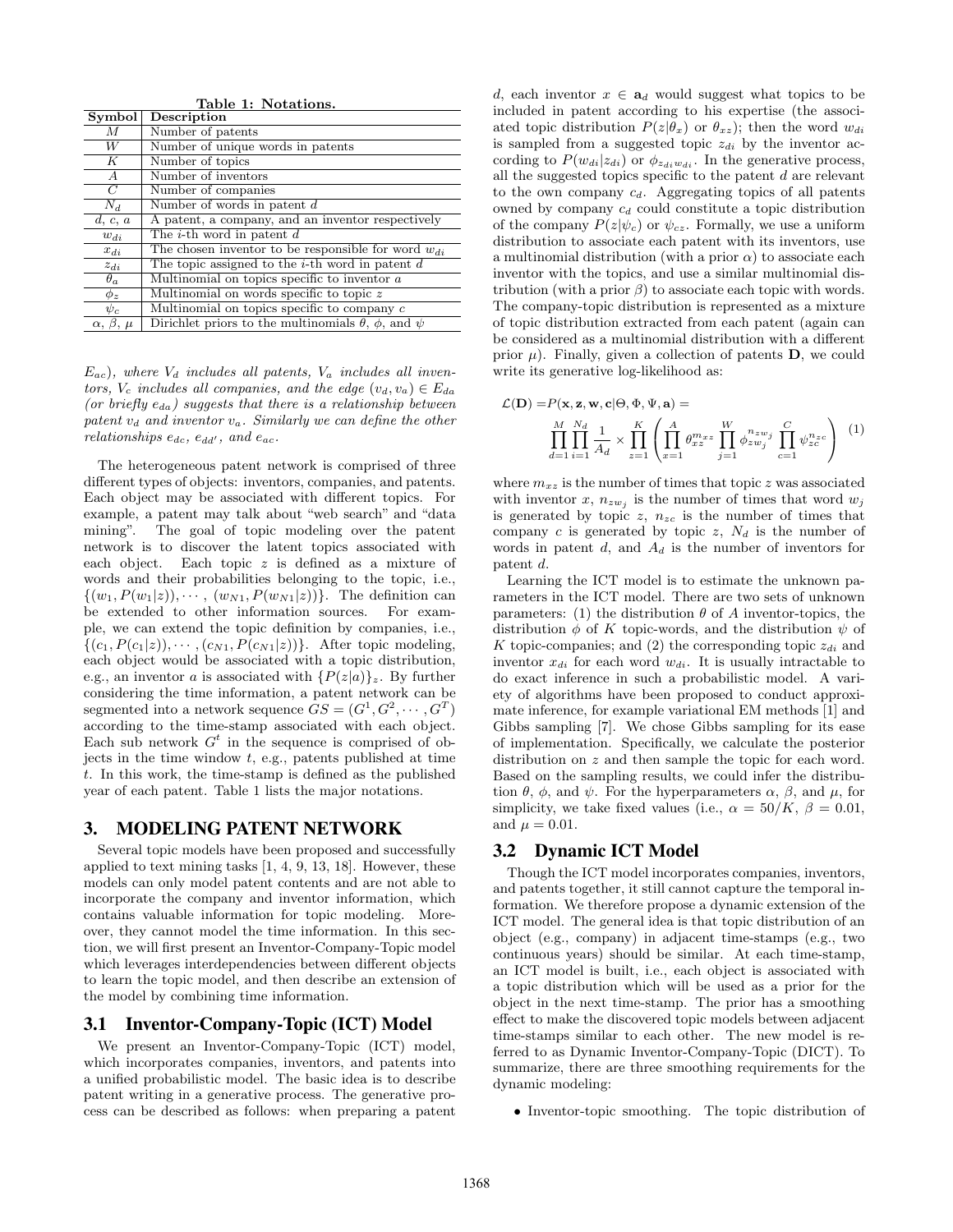an inventor should be smooth over time, aka  $\Omega_1$  =  $\sum_{z}$  $(\theta_{az}^{t} - \theta_{az}^{t-1})^2$  should be small, where  $\theta_{az}^{t}$  indicates the probability of topic  $z$  given inventor  $a$  at time  $t$ .

- Company-topic smoothing. The topic distribution of a company should be smooth over time, aka  $\Omega_2$  =  $\sum_{z}(\psi_{cz}^{t}-\psi_{cz}^{t-1})^2$  should be small.
- Topic smoothing. The topic distribution itself should be smooth over time, aka  $\Omega_3 = \sum_z (P(z)^t - P(z)^{t-1})^2$ should be small.

Now, the problem is how to combine the three smoothing hypothesis into the ICT model. One strategy is to use a regularization framework to describe the three smoothing factors as three regularization terms, and plug into the original log-likelihood function, thus we obtain a new objective function:

$$
\mathcal{O}(\mathbf{D}) = -\mathcal{L}(\mathbf{D}) + \gamma_1 \Omega_1 + \gamma_2 \Omega_2 + \gamma_3 \Omega_3 \tag{2}
$$

where  $\gamma_1$ ,  $\gamma_2$ , and  $\gamma_3$  are three parameters to balance the importances of different smoothing factors.

It is intractable to solve the new objective function. In existing literatures, there are a few attempts to deal with the constrained regularization framework using approximation algorithms such as [24] and [11]. However, these methods cannot guarantee a convergence. In this paper, we consider an alternative method to solve the problem. Instead of plugging the regularization terms into the log-likelihood function, we use the learned topic model of previous time-stamp as the prior for the topic model of the current time-stamp. Specifically, we use the Gaussian distribution as the prior distribution, e.g.  $\alpha_t|\alpha_{t-1} \sim \mathcal{N}(\alpha_{t-1}, \delta^2 I)$ . In principle, we can also consider other prior distributions, such as Dirichlet distribution or Gamma distribution. We tested a few distributions and found that the Gaussian distribution has the best performance. With a prior distribution, we can incorporate the smoothing effect directly into the probabilistic generative process (as summarized in Algorithm 1).

To learn the Dynamic ICT model, we can still use the Gibbs sampling algorithm for parameter estimation of the DICT model. In an analogous way, we first estimate the posterior probability of sampling the topic  $z_{di}^t$  for each word  $w_{di}^{t}$  with time-stamp t, and then use the sampling results to infer  $\theta^t$ ,  $\phi^t$ , and  $\psi^t$ . Specifically, with the learned topic model at time  $t$ , we can estimate the probability of a topic given an inventor  $\theta_{xz}^t$ , the probability of a word given a topic  $\phi_{zv}^t$ , and the probability of a company given a topic  $\psi_{zc}^{\hat{t}}$  respectively by (Derivation is omitted for brevity.):

$$
\theta_{xz}^t = \frac{m_{xz}^t + \alpha_z^t + \tau (m_{xz}^{t-1} + \alpha_z^{t-1})}{\sum_{z'} (m_{x,z'}^t + \alpha_{z'}^t) + \tau \sum_{z'} (m_{xz'}^{t-1} + \alpha_{z'}^{t-1})} \tag{3}
$$

$$
\phi_{zw}^t = \frac{n_{zw}^t + \beta_w^t + \tau(n_{zw}^{t-1} + \beta_w^{t-1})}{\sum_{w'} (n_{zw'}^t + \beta_{w'}^t) + \tau \sum_{w'} (n_{zw'}^{t-1} + \beta_{w'}^{t-1})} \tag{4}
$$

$$
\psi_{zc}^t = \frac{n_{zc}^t + \mu_c^t + \tau (n_{zc}^{t-1} + \mu_c^{t-1})}{\sum_{c'} (n_{zc'}^t + \mu_{c'}^t) + \tau \sum_{c'} (n_{zc'}^{t-1} + \mu_{c'}^{t-1})}
$$
(5)

where  $\tau$  is a parameter to control the influence of the topic model of the previous time on the topic model of to the current time.



**Algorithm 1**: Probabilistic generative process in DICT.

#### **4. HETEROGENEOUS CO-RANKING**

The unique requirements of searching over the heterogeneous patent network give rises to several challenging issues and make them different from general search engines. First, the information seeking practice [8] is not only about patents, but also about other information sources, such as companies and inventors. In this spirit, a good patent search engine should provide supports not only for patents, but also for these information sources. Second, search over the patent network typically requires much higher retrieval accuracy. Given a query, such as "data mining", a user does not mean to find patents merely containing these two words. Her/his intention is to find patents on the data mining topic. Finally, these two issues are often intertwined.

Formally, given a heterogeneous patent network  $G =$  $(V, E)$ , and a query  $q = \{w_1, \dots, w_n\}$ , our objective is to leverage the power of both *textual content* (patent content) and the *network information* (relationships between different types of objects) in the patent network to obtain accurate ranking results for companies, inventors, and patents.

To deal with the ranking problem over the patent network, a straightforward method is to first represent each object with a bag of words, and then calculate the relevance score of each object with a given query  $q$  by using methods such as language model [22] or vector space model [20]. We use language model as the example to explain how to calculate the relevance score. Language model is one of the state-ofthe-art approaches for information retrieval. It interprets the relevance between a document and a query word as a generative probability:

$$
P_{LM}(w|d) = \frac{N_d}{N_d + \lambda} \cdot \frac{tf(w, d)}{N_d} + (1 - \frac{N_d}{N_d + \lambda}) \cdot \frac{tf(w, \mathbf{D})}{N_{\mathbf{D}}} \tag{6}
$$

where  $N_d$  is the number of words in document (patent) d,  $tf(w, d)$  is the word frequency (i.e., occurring number) of word w in d,  $N_{\text{D}}$  is the number of words in the entire collection, and  $tf(w, D)$  is the word frequency of word w in the collection **D**.  $\lambda$  is the Dirichlet smoothing factor and is commonly set according to the average document length in the collection [22]. Further, the probability of the document model d generating a query q can be defined as  $P(q|d) = \Pi_{w \in q}P(w|d)$ . For companies and inventors, we first combine all patents associated with each object and create a virtual document, and then use a similar formula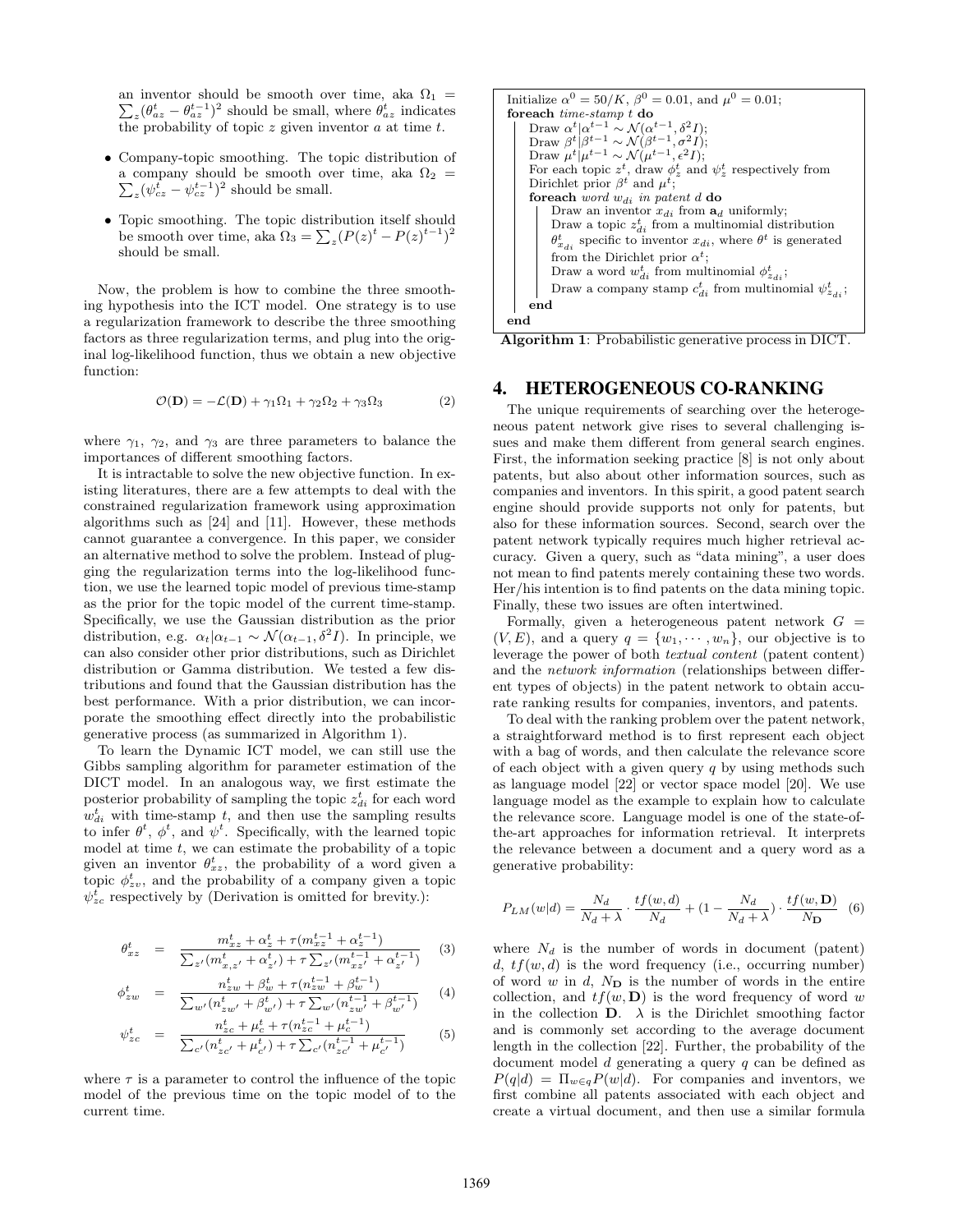to calculate the relevance score of company  $P(q|c)$  and inventor  $P(q|a)$ .

However, such a method is only based on keyword matching and cannot leverage the topic modeling information. To take advantage of the topic modeling results, we define another relevance score:

$$
P_{ICT}(w|d, \theta, \phi) = \sum_{z=1}^{K} \sum_{x=1}^{A_d} P(w|z) P(z|x) P(x|d)
$$
 (7)

where  $P(w|z) = \phi_{zw}$ ,  $P(z|x) = \theta_{xz}$ , and  $P(x|d) = \frac{1}{A_d}$ . By combining the two relevance scores, we have:

$$
P(w|d) = P_{LM}(w|d) \times P_{ICT}(w|d)
$$
\n(8)

In practice, the learned topics by the topic model is usually general to a given query while the language model is specific to keywords in the query. Combining the two relevance scores achieves a balance between generality and specificity, thus could improve the ranking performance. However, this method still does not consider the network information. We therefore propose a heterogeneous co-ranking method to address this issue.

The basic idea of the heterogenous co-ranking method is to propagate the relevance score between the linked objects in the network. The intuition behind the method is as follows: (a) a patent applied by inventors with higher expertise degrees on a topic (query) is more likely to have a higher quality (or impact); (b) a company who owns many high quality patents on a topic is more likely to be ranked higher; (c) an inventor who applies many patents with high impacts should be ranked higher. Similar strategies have been also considered in [23, 14] for academic search. Based on this intuition, we propose a two-stage method. In the first stage, we use Eq. 8 to calculate the relevance score of each object to the given query  $q$  and select the top-ranked objects as candidates. In the second stage, we use the candidates to construct a heterogeneous subgraph and perform a score propagation on the subgraph. Finally, we use the new score to re-rank each type of objects. In the propagation, we calculate the new score by (here we use company as the example):

$$
r^k[c] = (1-\xi_1-\xi_2) r^{k-1}[c] + \frac{\xi_1}{|V_a^c|} \sum_{d \in V_a^c} r^{k-1}[a] + \frac{\xi_2}{|V_d^c|} \sum_{d \in V_d^c} r^{k-1}[d]
$$

where  $r^k[c]$  is the ranking score of company c after the k-step propagation; the score is initialized by Eq. 8;  $V_a^c$  denotes a set of inventors related to company c and  $V_d^c$  denotes a set of patents owned by company  $c; \xi_1$  and  $\xi_2$  are two parameters to control the propagation. The number of propagation steps reflects how we trust the network information. Setting  $k = 0$  indicates that we only use the content information, thus the method degrades to Eq. 8; while setting  $k = \infty$ indicates that we only trust the network information, thus the algorithm obtains a result similar to that of PageRank [12] on the heterogenous network.

## **5. COMPETITIVE ANALYSIS**

This component aims to quantitatively characterize the competitive relations between companies. Based on the modeling results of the DICT model, we define four measures to quantify the competitive relations.

**Global competitor discovery** If two companies compete in their major areas, we call these two companies global competitors of each other. For example, ExxonMobil and Shell Oil are two global competitors: they are two energy companies, competing in "oil exploration", "oil refinery", and "chemical". Given a company  $c$ , we define the following measures to rank its global competitors:

- Word-based similarity (WBS). It represents each company by a vector of words, and ranks the competitors based on (Cosine) similarity between company c and each candidate.
- Topic-based divergence (TBD). It represents each company using the topic distribution  $\{P(z|c)\}_z$  (or  $\psi_c$ ), and ranks the competitors by the KL-divergence between company  $c$  and each candidate  $c'$ , i.e.,

$$
KL(\psi_c||\psi_{c'}) = \sum_{i=1}^{K} \psi_{c z_i} \log \frac{\psi_{c z_i}}{\psi_{c' z_i}}.
$$

• Probability-based correlation (PBC). It defines a correlation score to rank the candidate companies. For a company  $c$  and a candidate competitor  $c'$ , the score is defined as:

$$
S(c, c') = \sum_{i=1}^{K} p(z_i|c)p(z_i|c') + \eta(\ln(M_c) - \ln(M_{c'}))^2
$$

where  $M_c$  is the number of patents by company  $c; \eta$ is balance parameter;  $P(z_i|c)$  can be obtained using Bayes rule based on  $\psi_{z,c}$ . The second term is used to avoid noise.

**Topic-level competitor discovery** Two companies may only compete in one or a few specific areas. For example, Apple and Amazon may not be global competitors, but they compete fiercely on "Tablet PC". Given a company c, we aim to find its competitors on a specific topic  $z$ . The simplest way is to utilize the topic distribution associated with each company. For two companies c and c', if  $|P(c|z) - P(c'|z)| \le$  $\tau$ , then we say that c and c' are competitors on topic z. The method is referred to as distribution-based competitor finding (DBC). However, this method ignores the correlation between topics. For example, companies who compete on "data mining" may also compete on "web search", as the two topics have a strong correlation with each other. To incorporate the topic correlation, we define a hybrid measure (HBC) as follows:

$$
S(c, c', z) = (\psi_{zc} - \psi_{z'c})^2 + \eta \sum_{z' \neq z} \rho_{zz'} (\psi_{z'c} - \psi_{z'c'})^2
$$

where  $\rho_{zz'}$  is the correlation between topic z and topic z', could be calculated as the negative Kullback-Leibler divergence [22]:  $\rho_{zz'} = -KL(\phi_z || \phi_z').$ 

**Evolutionary competitor discovery** Companies may change their IP and marketing strategies, thus the competitive relations between them would change over time as well. Based on the dynamic ICT model, we define the competitive degree between two companies c and  $c'$  at time t as:

$$
S(c, c', t) = \sum_{t'=1}^{t} \pi_{tt'} \sum_{i=1}^{K} p(c|z_i, t') p(c'|z_i, t') + \eta(\ln(M_c^t) - \ln(M_{c'}^t))^2
$$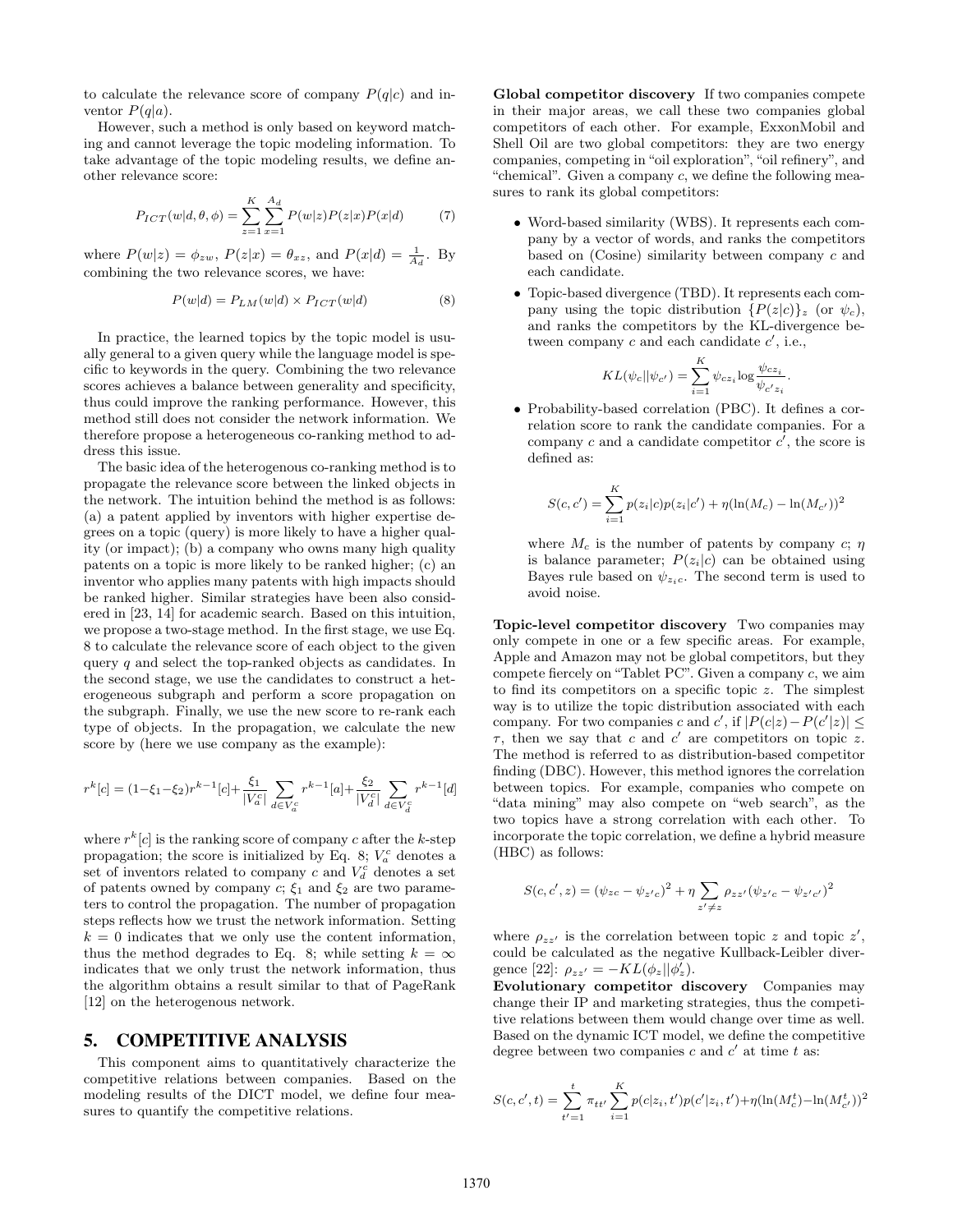where  $P(z_i|c)$  can be obtained using Bayes rule based on  $\psi_{z_ic}^t$ . We use the parameter  $\pi_{tt'}$  (defined as  $e^{-|t-t'|}$ ) to model the historic information in the above equation, which means if two companies are competitors in a recent past time, it is also likely that they are competitors in the current time.

We can further extend the evolutionary competitor discovery to the topic level. The basic idea is to replace the inner summation in the above equation with the specific topic.

## **6. PATENT SUMMARIZATION**

When a user performs a search in the patent mining system, a large number of objects (patents, companies, and inventors) may be returned. It is always expensive for the user to digest the large volume information. It is desirable that the system can automatically generate a concise and informative summary for the returned objects, so that the user can quickly grasp a global picture before 'click-andview' each object. A high-quality summary should satisfy the following requirements: (1) cover the most important information in the returned objects, (2) be relevant to the query as well, and (3) minimize the redundancy in the generated summary.

To solve the patent summarization problem, we propose a maximum coverage method. The idea is to choose a set of representative sentences as the summary from the returned objects for a query. The method consists of three major steps. First, when the user issues a query, it retrieves relevant patents for the query. Second, it extracts concepts from each sentence in the patents. All the extracted concepts form the knowledge space for the query and each sentence is also represented by the extracted concepts. Finally, it employs integer linear programming to find a set of sentences whose concepts maximally cover the knowledge space.

**Concept extraction** In our maximum coverage method, concept is the basic unit to represent the knowledge. A concept can be a word, a phrase, a named entity (e.g., Person or Location), or even a parsed syntax subtree of a sentence. Each concept has an importance score to the query. The schemes of concept scoring vary from simple term frequency to sophisticated machine learning methods. In our method, candidate concepts are selected using bigrams and are weighted using  $TF * IDF$ . Specifically, all patents are preprocessed by (1) sentence splitting, (2) partof-speech tagging, (3) stemming and phrase chunking. Then we collect all extracted noun phrases (obtained by phrase chunking) from the patents and further split them into bigrams as candidate concepts. The next step is to score each candidate concept. In particular, we segment each patent into five fields: Title, Abstract, Claim, Background, and Other. Each field has a weight to reflect its importance (we empirically set the field-weights as 2, 1.5, 1.5, 1.0 and 0.5 respectively). Then, the importance score of each candidate concept is defined as the sum of weighted frequencies, i.e., filed-weight×concept-frequency-in-the-field. Finally, we choose the top 50 candidate concepts with the highest scores to form the knowledge space of the given query.

**Summary generation** An ideal summary should cover as many important and diverse concepts as possible. The problem can be formulated as a 0-1 knapsack problem. Formally, it aims to maximize the total importance score of concepts that form the knowledge space. In addition, we need to consider several constraints. The first one is the summary length: a user would not want to read a long summary. Thus, we define a maximal number of words in the extracted summary, i.e.,  $MaxLength$ . Another constraint is to maintain the logical consistency between variables. For example, if the summary contains an important concept, then it at least includes one sentence which contains this concept. By combining the objective and the constraints together, we define the following constrained optimization problem:

$$
\sum_{i} IS_{i} * C_{i}
$$
  
s.t. 
$$
\sum_{j} L_{j} * S_{j} \leq MaxLength
$$
  

$$
S_{j} * Occ_{i,j} \leq C_{i} \ \forall i, j; \quad \sum_{j} S_{j} * Occ_{i,j} \geq C_{i} \ \forall i
$$
 (9)

where  $C_i$  is an indicator to represent whether the *i*-th concept is included in the summary  $(C_i = 1)$  or not  $(C_i = 0)$ , and  $IS_i$  is the importance score of the *i*-th concept. In the first constraint,  $L_i$  is the number of words in the j-th sentence, and  $S_i$  is an indicator of whether the j-th sentence is included in the summary. In the second and the third constraints,  $Occ_{i,j}$  is an indicator of whether the *i*-th concept occurs in the j-th sentence.

We solve the above optimization problem using integer linear programming (ILP). Specifically, we employ an open source software, LP-Solve (http://lpsolve.sourceforge.net/). The obtained result is an optimal solution that maximizes the objective function. Finally, we construct the summary by selecting sentences with  $S_j = 1$ .

## **7. EXPERIMENTAL RESULTS**

We evaluated the proposed methods in the context of the PatentMiner system<sup>7</sup>, consisting of 3,880,211 patents, 2,134,211 inventors, and 421,032 companies. We conducted three experiments to evaluate the proposed methods: heterogeneous co-ranking, competitor analysis, and patent summarization.

#### **7.1 Results on Heterogeneous Co-Ranking**

**Data Sets, Evaluation Measures, and Baselines** To qualitatively evaluate the proposed methods and compare with existing methods, we collected a list of 50 popular queries (e.g., "data mining", "web search"). For each query, we independently request five annotators (two undergraduates, two PhD students, and one faculty) to provide human judgement on the top (20) returned objects (companies, patents, and inventors) by the system. The judgement is about relevant (Like) or irrelevant (DisLike). If there are more than two annotators saying that an object is irrelevant, we remove the object from the returned list. As it is really difficult to judge the expertise for inventors even for human, we only perform the evaluation for companies and patents. We conducted the evaluation in terms of P@N (Precision for top N results), mean average precision (MAP), and normalized discounted cumulative gain (NDCG) [2, 5].

We used language model (LM) as the baseline method. For language model, we used Eq. 6 to calculate the relevance between a query term and a patent and similar equations for an inventor/company, where an inventor is represented by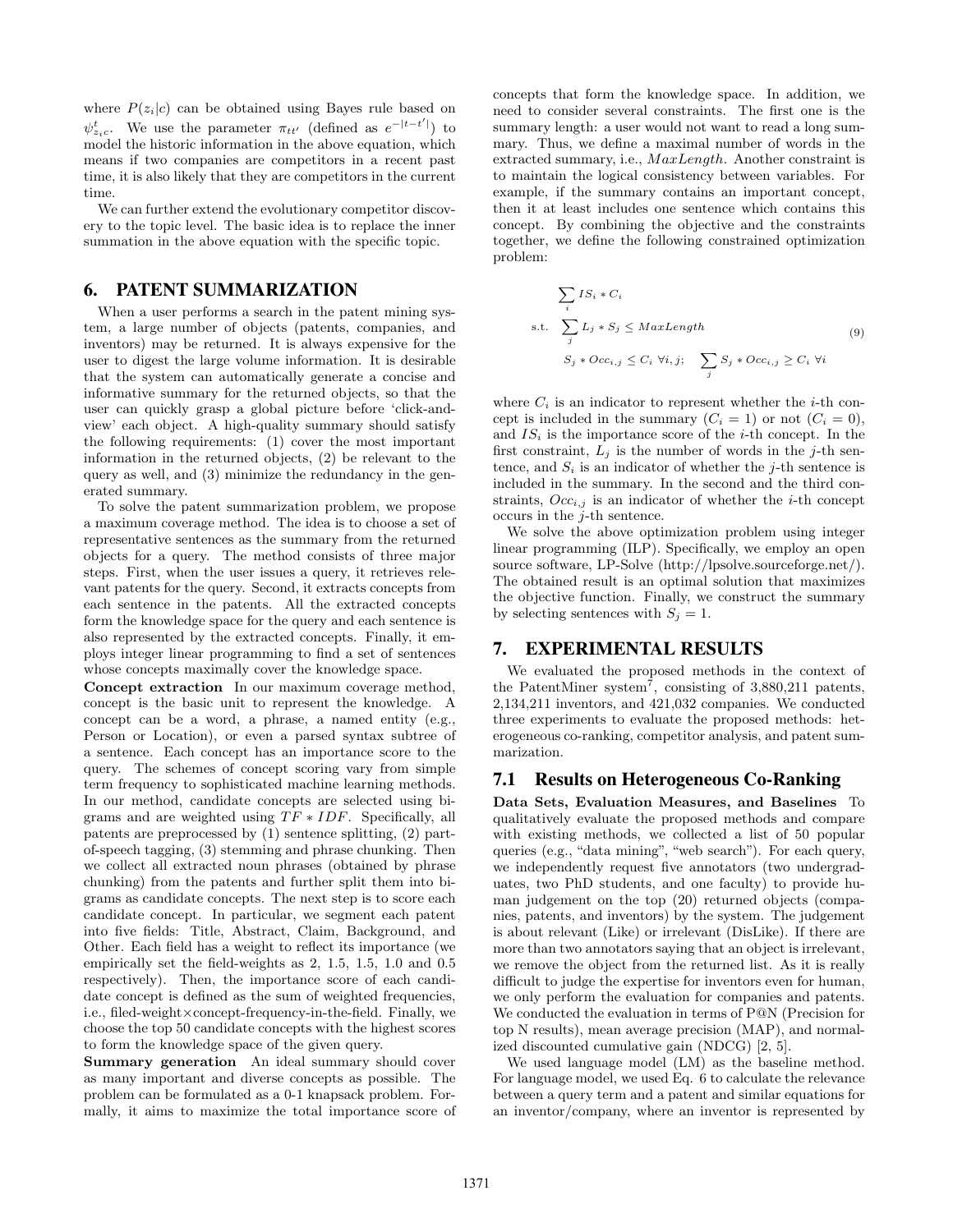**Table 2: Average ranking performance for the patents and companies. N@1 and N@5 indicate NDCG for the top 1 or 5 results. HCR-1 indicates our proposed HCR method with one step propagation.**

| Object  | Method         | P@1   | P@5   | MAP   | N@1   | N@5   |
|---------|----------------|-------|-------|-------|-------|-------|
| Patent  | LM             | .7001 | .6900 | .6991 | .7021 | .6833 |
|         | $HCR-1$        | .7592 | .7102 | .7359 | .7592 | .7310 |
|         | $HCR-2$        | .7598 | .7201 | .7361 | .7600 | .7300 |
|         | $_{\rm HCR-5}$ | .7600 | .7298 | .7400 | .7678 | .7367 |
| Company | LM             | .6931 | .6790 | .6654 | .6888 | .6532 |
|         | $HCR-1$        | .7167 | .6833 | .7058 | .7167 | .6934 |
|         | $HCR-2$        | .7189 | .6900 | .7100 | .7200 | .7000 |
|         | $HCR-5$        | .7201 | .6999 | .7210 | .7201 | .7031 |

his/her published patents and a company is represented by its held patents. Our heterogeneous co-ranking method is referred to as HCR. We tried different settings for the propagation. For example, HCR-2 indicates the heterogeneous coranking method with 2-step propagation. We preprocessed each patent by (a) removing stopwords and numbers; (b) removing words that appear less than three times in the corpus; and (c) downcasing the obtained words. Moreover, we performed company name disambiguation (e.g., IBM versus IBM Corp.) based on a company name dictionary.

**Results and Analysis** Table 2 shows the ranking performances for patents and companies. We see that the proposed HCR method (with all settings) clearly outperforms the baseline method using language model. In terms of MAP, the improvement of HCR-5 over language model is 5.3% for patent ranking and 5.01% for company ranking. Our method benefits from the topic modeling results which consider the companies, patents, and inventors in a unified model while the language model can only use the content information. In addition, the propagation process in our HCR methods further leverages the network information.

We studied how the number of propagation step influences the ranking performance. Figure 2 shows the ranking performance in terms of MAP with varied propagation step. Increasing the propagation step from 1 to 5 results in improved performance. This is because that our methods integrated more network information with more propagation steps. However, continuing to increase the propagation step make the network information an dominate factor for the final ranking results, thus hurts the relevance performance.



**Figure 2: Ranking performance with varied propagation step.**

# **7.2 Results on Competitive Analysis**

**Data Sets, Evaluation Measures, and Baselines** It is difficult to obtain the ground truth for evaluating our method's performance on competitor analysis. For a relatively fair comparison, we have obtained the competitor information from Yahoo! Finance $\delta$ , which hosts information of all companies listed on NASDAQ, Dow Jones, S&P, etc. For each company, it gives a list of competitors based on their business performance (such as revenue and employees). It also provides the topic information for the competitors, such as Microsoft and Oracle compete on "Software". In summary, we obtained 543 companies and their global competitor information, and 326 companies and their competitors on 18 different topics.

We used P@N, MAP, and NDCG to evaluate our method (referred to as TopCom), and to compare with two baseline methods. The first one (referred to as WBS) is to represent each company as a bag of words (by the vector space model [20]), and for a given company, its competitors are ranked according to the Cosine similarity of the company with each candidate. This method can identify the global but not topic-level competitors. The second baseline method is for topic-level competitors analysis. We used Latent Dirichlet Allocation (LDA) [1] to generate the topic-word distribution and then combine the language model (LM) for competitor discovery. Specifically, we used all the patent titles to learn the LDA model, and used language model to find the relevant patents for a given query. Finally we obtained the competitive companies by summing all the scores of their corresponding patents. Hereafter we will use "LM+LDA" to denote this method. In addition, we compared our methods with different scoring measures (Cf. Section 5):

- **TopCom+TBD**: It ranks the competitors by KLdivergence of topic distribution between each candidate and the given company.
- **TopCom+PBC**: It ranks the competitors by the probability-based correlation between each candidate and the given company.
- **TopCom+DBC**: It ranks the competitors by the difference of its distribution in a specific topic between each candidate and the given company.
- **TopCom+HBC**: It ranks the competitors by the hybrid-based score between each candidate and the given company.

**Results and Analysis** Table 3 shows the performance of different methods on global and topic-level competitor analysis. We see that our method (TopCom) outperforms the baseline methods. For the global competitor analysis, our method with the probability-based correlation (PBC) scoring measure achieves the best performance in terms of P@1, P@5, N@1, and N@5. For the topic-level competitor analysis, the best performance is obtained by our method with the hybrid-based (HBC) scoring measure, which indicates that a scoring measure leveraging both topic and patent content information can achieve a better performance than using only one of the information. The advantage of our method lies in that in the proposed DICT model, we simultaneously model the topic distribution of companies, inventors, and patents;

<sup>8</sup>http://finance.yahoo.com/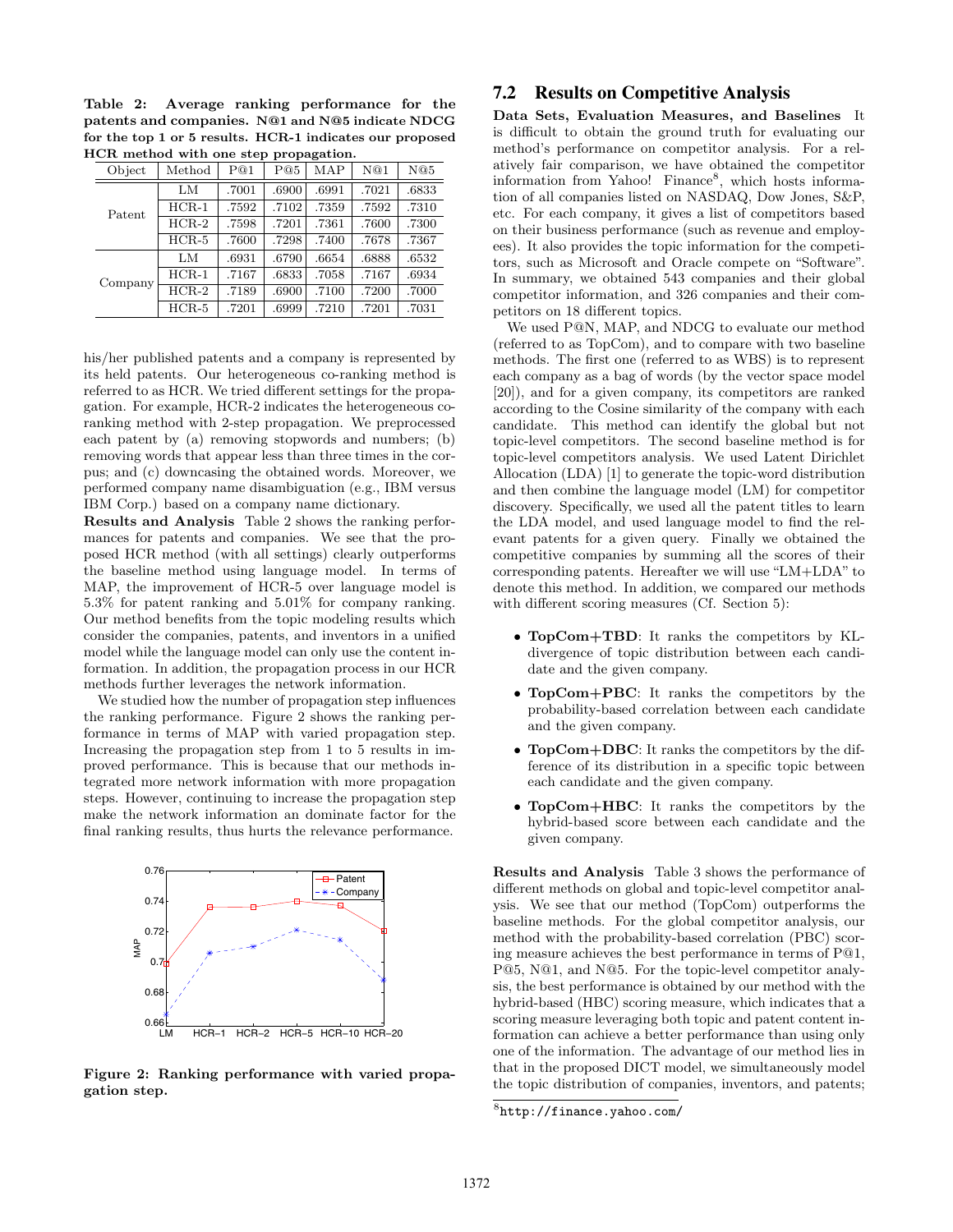**Table 3: Performance of competitor analysis. N@1 and N@5 indicate NDCG for the top 1 or 5 returned competitors.**

|        | Methods      | P@1   | P@5   | <b>MAP</b> | N@1   | N@5   |
|--------|--------------|-------|-------|------------|-------|-------|
| Global | <b>WBS</b>   | .2009 | .1087 | .2904      | .2009 | .2841 |
|        | $TopCom+TBD$ | .1731 | .0846 | .3078      | .1731 | .2871 |
|        | $TopCom+PBC$ | .2098 | .1161 | .2920      | .2098 | .3085 |
| Topic  | $LM+LDA$     | .1536 | .1221 | .2643      | .1536 | .2524 |
|        | $TopCom+DBC$ | .1369 | .1270 | .2388      | .1469 | .2446 |
|        | $TopCom+HBC$ | .1620 | .1366 | .2781      | .1620 | .2874 |

**Table 4: Examples for topic-level competitor evolution.**

| Cisco (Network Device) |                | AT&T Corp. (Communication) |                 |            |  |
|------------------------|----------------|----------------------------|-----------------|------------|--|
| 1996-2000              | 2006-2010      | 1996-2000                  | 2001-2005       | 2006-2010  |  |
| <b>IBM</b>             | $3 \text{Com}$ | Lucent                     | Lucent          | Lucent     |  |
| Microsoft              | Juniper        | <b>IBM</b>                 | NEC             | NEC        |  |
| Lucent                 | Broadcom       | <b>NEC</b>                 | Motorola        | <b>IBM</b> |  |
| $AT&T$ Corp.           | Nortel         | Verizon                    | <b>IBM</b>      | Bell       |  |
| Intel                  | Intel          | Microsoft                  | <b>Broadcom</b> | Fujitsu    |  |
| $_{\rm Sun}$           | Canon          | Samsung                    | Intel           | Samsung    |  |
| 3C <sub>om</sub>       | IBM            | Motorola.                  | Microsoft       | Motorola   |  |
| DEC                    | Fujitsu        | Ericsson                   | Cisco           | Verizon    |  |
| HP                     | Sony           | Alcatel                    | Samsung         | AOL        |  |

while the two baseline methods only model the content information (WBS) or only model the topic distribution of patents (LM+LDA).

**Case Study** Table 4 shows example results of the topiclevel competitor evolution analysis by our TopCom+PBC method. From the example, we have observed some interesting patterns. On topic "Network Devices", Cisco's early (1996-2000) competitors include IBM, Microsoft, Lucence, etc., but now it turns out to be 3Com, Juniper, and Broadcom, etc. Juniper seems to be a rising star in the "Network Device" field; while a few other companies (such as AT&T and Lucent) have passed their bloom on "Network Device" since 2001. Instead, AT&T and Lucent have become more focused in the "Communication" field.

# **7.3 Results on Patent Summarization**

**Data Sets, Evaluation Metrics, and Baselines** The patent summarization method was first tested on benchmark data sets TAC 2008 and 2009<sup>9</sup> before being applied to patent data. TAC 2008 and 2009 datasets respectively contain 48 and 44 topics (queries). The document collection for each topic is given. The task is, similar to our problem, to generate a 100-word summary from the document collection for each topic (query). Four human-written summaries are used as gold standard for each topic.

We compared our approach with two baseline methods that reported the state-of-the-art performance on this task. The baselines are: Maximal Marginal Relevance (MMR) [3] and Diversity Penalty (DP) [21]. We use ROUGE-1 and ROUGE-2, two commonly used evaluation metrics in document summarization, as the evaluation measures.

**Results and Analysis** Table 5 lists the results of different summarization methods on the TAC datasets. Our approach clearly outperforms the baseline systems on both datasets. The relative improvements over the baselines are about 6% and 10% in terms of ROUGE-1 and ROUGE-2. We also

**Table 5: Summarization performance on the TAC datasets. ILP is our approach.**

| Data           | Metrics   |       | Gold  |       |          |  |
|----------------|-----------|-------|-------|-------|----------|--|
|                |           | DP    | MMR.  | ILP   | Standard |  |
| <b>TAC2008</b> | ROUGE-1   | 0.349 | 0.348 | 0.371 | 0.414    |  |
|                | $ROUGE-2$ | 0.097 | 0.096 | 0.103 | 0.116    |  |
| <b>TAC2009</b> | ROUGE-1   | 0.334 | 0.343 | 0.372 | 0.444    |  |
|                | ROUGE-2   | 0.091 | 0.096 | 0.105 | 0.126    |  |



**Figure 3: Demonstration system of PatentMiner.**

compared our generated results with the human-written results. The last column in Table 5 is the average results of the four human-written summaries for all topics. Therefore, these scores in the last column can be considered as the upper bound of the summarization task. As shown in Table 5, the average score of our approach (0.371/0.372 by ROUGE-1) reaches 86.63% of that of gold standard (0.414/0.444), 86.01% in terms of ROUGE-2, which further confirms the effectiveness of the proposed approach.

# **7.4 Online System**

We have developed a patent analysis and mining system: PatentMiner, and implemented the proposed methods in the system. Figure 3 shows the screenshot of the system. The top-left of is the profile page for "Microsoft Corporation". There are three plots respectively showing the patent application trend, topic trend, and major inventor trend. The right side is the results of competitor evolution analysis on topic "mobile phone".

# **8. RELATED WORK**

There are a few systems for patent search and analysis such as Google Patent, WikiPatent, FreePatentsOnline, Patents, PatentLens, and PriorArtSearch. However, most of these systems focus on search and provide limited macrolevel analytic functions. Few systems provide the user with insights into the micro-level analysis of the patent network. No existing system studies the problem of dynamic topic modeling and the topic-level competitor analysis. Tseng et al. [19] introduce a series of text mining techniques for patent analysis, including text segmentation and summary extraction. However, they merely employ existing text mining techniques for patent analysis.

<sup>9</sup>http://www.nist.gov/tac/